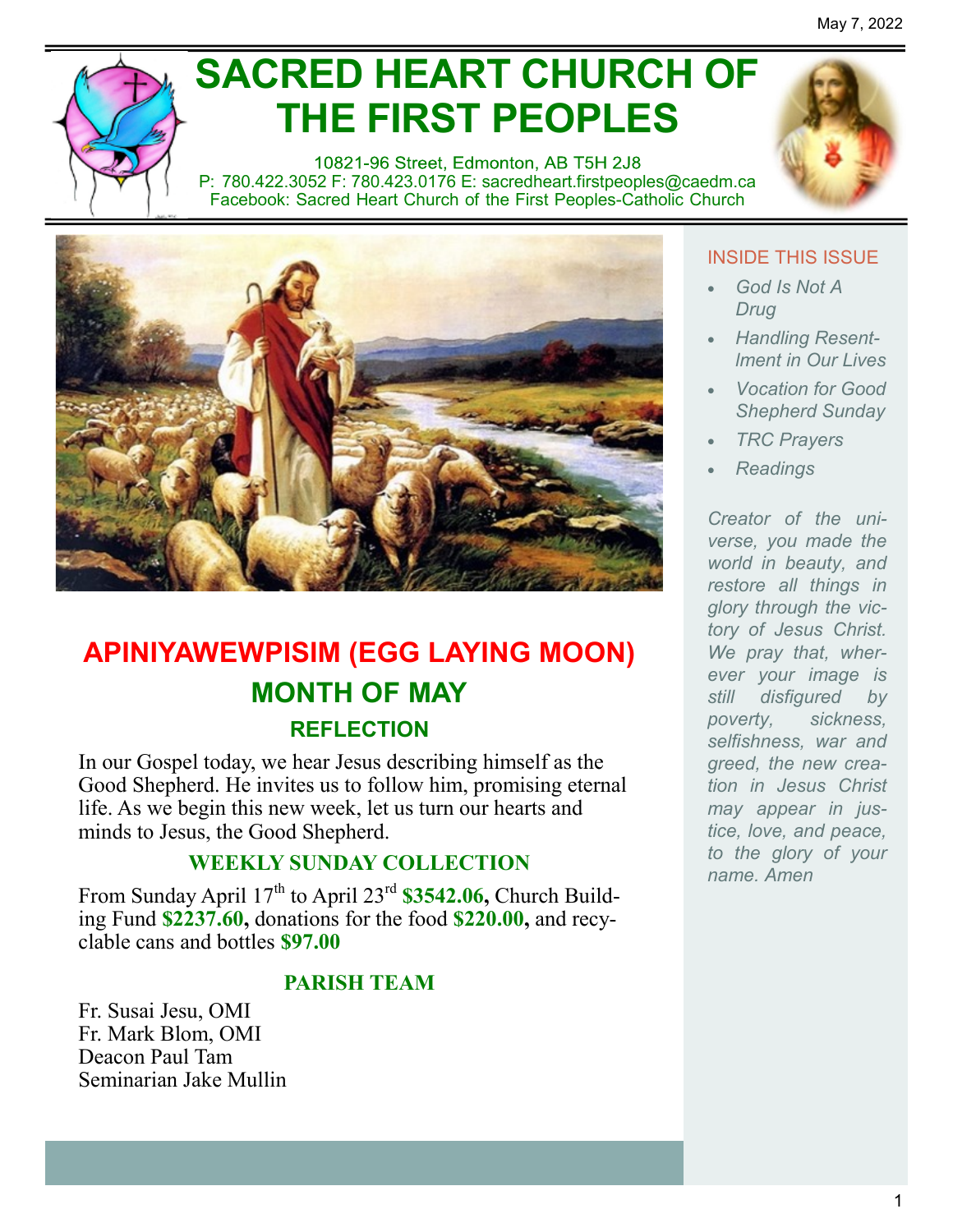# **FOURTH SUNDAY OF EASTER—C** *God Is Not A Drug—Good Shepherd Sunday* **(Acts 13:14, 43-54; Psalm 100; Rev 7:9, 14b-17; Jn 10:27-30)**

Fr. Bob managed to get back home to visit some members of his family on Easter Monday. The conversation over supper landed on the topic of drugs. They had an open and frank discussion about which of his siblings and nephews had tried drugs. He was shocked to learn that many of their friends actually worked and lived only to support their drug habit. They are hooked on the need to induce an artificial high feeling everyday of their lives.

Suddenly, the words of the first reading today came to his mind and took on new meaning: "I have set you to be a light for the Gentiles, so that you may bring salvation to the ends of the earth."



Here was a whole generation of Gentiles, of young and not so young people, hooked on chemical drugs to help them make it through the drudgery of their days. He realized anew that in the light of a whole generation lost in a false quest for artificial highs, we are to point the way to the real natural high of eternal life.

It came home to him with deeper conviction than ever that faith in God as Father, Risen Lord and Holy Spirit is the way to freedom and new life.

The readings for this Sunday go on to describe salvation as eternal life, as the greatest gift of all. The Gospel speaks of eternal life as a life-giving,

joyful intimate relationship with God as Father, Risen Lord and their Holy Spirit.

In this Gospel, Jesus calls to be like sheep who know their shepherd and who trust that shepherd implicitly with their very lives. We are to be one with Christ, the Risen Lord. And because Christ is one with the Father, we also enter into an intimate relationship with the Father and with the Spirit of Jesus. That powerful relationship will also fill us with joy and with the Holy Spirit, a natural high. That was the experience of Paul and Barnabas in the first reading as they witnessed to the Jewish people of their day who rejected their message.

This natural high, this experience of eternal life, comes to us who hear and believe the Word of the Risen Lord - who dedicate ourselves to Him and to loving as he has loved us. The proud and powerful who trust only in themselves will find themselves resisting this Word, as they resisted the apostles in the first reading. They missed out on the reality of eternal life.

The vision of St. John in the Book of Revelation that is the second reading is meant to strengthen the faith of the early followers of Jesus who were experiencing persecution because of their faith. Some of them were even being martyred. They are the ones who are now in glory in heaven, totally cared for by the Lamb, as they were while on earth through their faith.

God is not a drug, nor an artificial high. God is for real, and experienced by us through faith in Jesus, the Risen Lord, who invites us into an intimate communion with the Father and the Holy Spirit. Like the early followers of Jesus who believed in Him to the extent of even giving their lives for him, we are to be a light to the nations, pointing the way to this new life in Christ.

This faith is real and can make all the difference in especially the difficult times of our lives. John O'Donnell, in his commentary in the *Living With*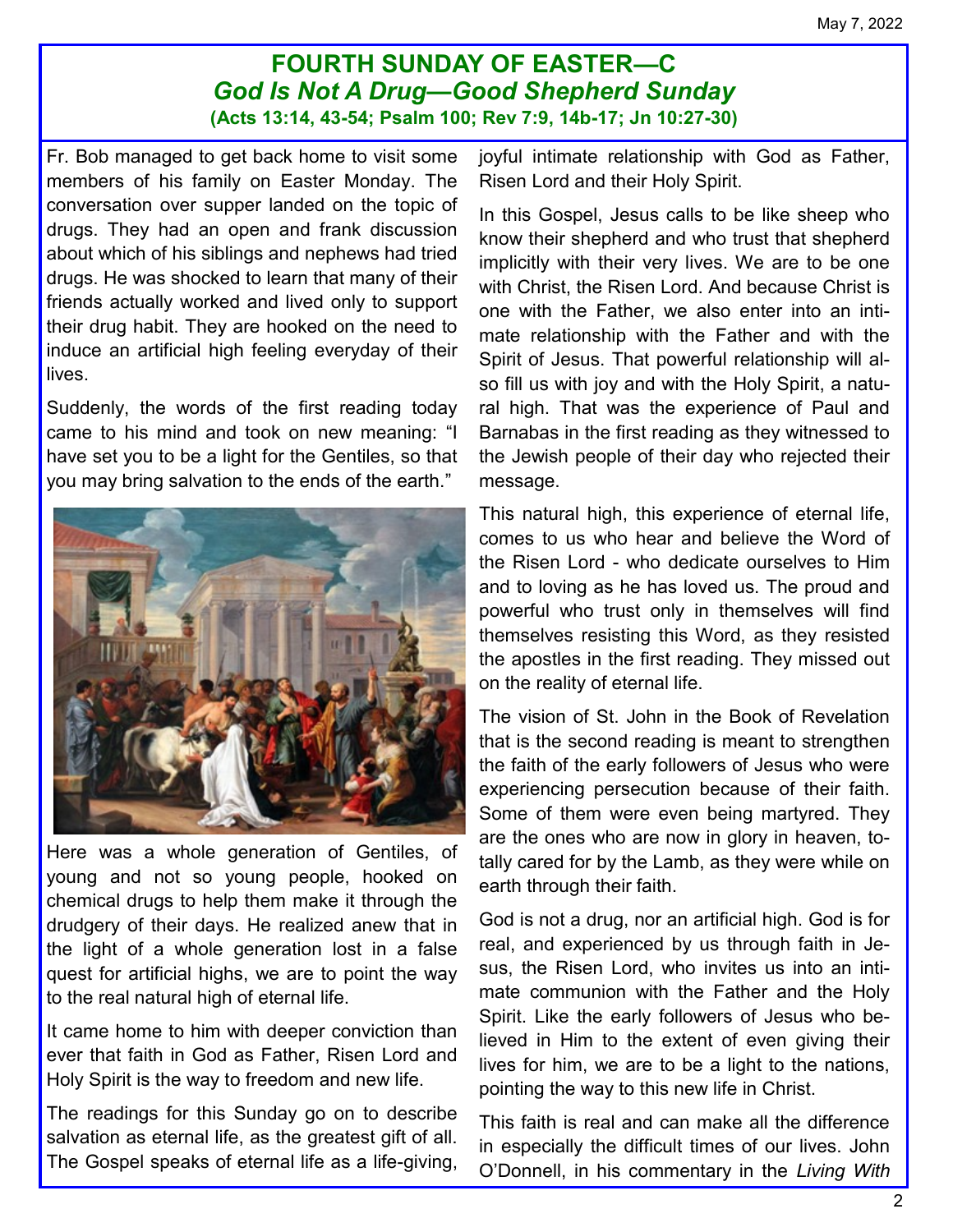*Christ* some time back, tells of his experience helping a family who lost a son and brother on Swissair flight 111. While he was wondering what to say, one of the teenagers said, "We should pray." O'Donnell found words in his bible that seemed to fit and could only come from the mouth of God. He then offered a prayer for the victim, the family and other victims and their families. Other family members added prayers of their own. Finally, the mother reached into her purse and handed out copies of a favorite hymn - they sang all five verses.



Though they were holding up other families waiting to come down to the secured area, it was okay because he realized that everyone firefighters, police, the Red Cross volunteers, other family members and chaplains - everyone was transfixed by the singing family. Many were openly crying at the sight of such grace in the midst of deep sorrow. Indeed, all had been cleansed by the words which God had spoken to them through the Christian witness of this grieving, singing family.

The Eucharist is an act of faith in Jesus who gave his life for us out of his total trust in the Father's love for him.

So remember, Jesus is not a drug nor is he an artificial high. He is the Way to the Father and to the fullness of life and freedom lived in union with their Holy Spirit. May our celebration today deepen our faith in Him and our experience of the peace and joy that He alone can give.



### **Baptism Preparation**

The next Baptism Preparation Class will be on **Wednesday May 11, 2022** at 6 pm in the Parish Boardroom. Please register by calling the office at 780-422-3052.

## **BAPTISM**

Letina Amanuel Henos Tsagai

# **Mass Schedule**

Daily Masses from Monday to Saturday at **9 am** (Live Stream)

All Sundays at **10:00 am**,

**11:30 am** (Indigenous Mass)

**4:00 pm** (Eritrean Mass) and

**7:00 pm** at Santa Maria Goretti Catholic Church and

Holy Rosary and Adoration on Fridays at **7 pm** (Live Streaming from our Facebook)

Archbishop Emeritus Sylvain Lavoie, OMI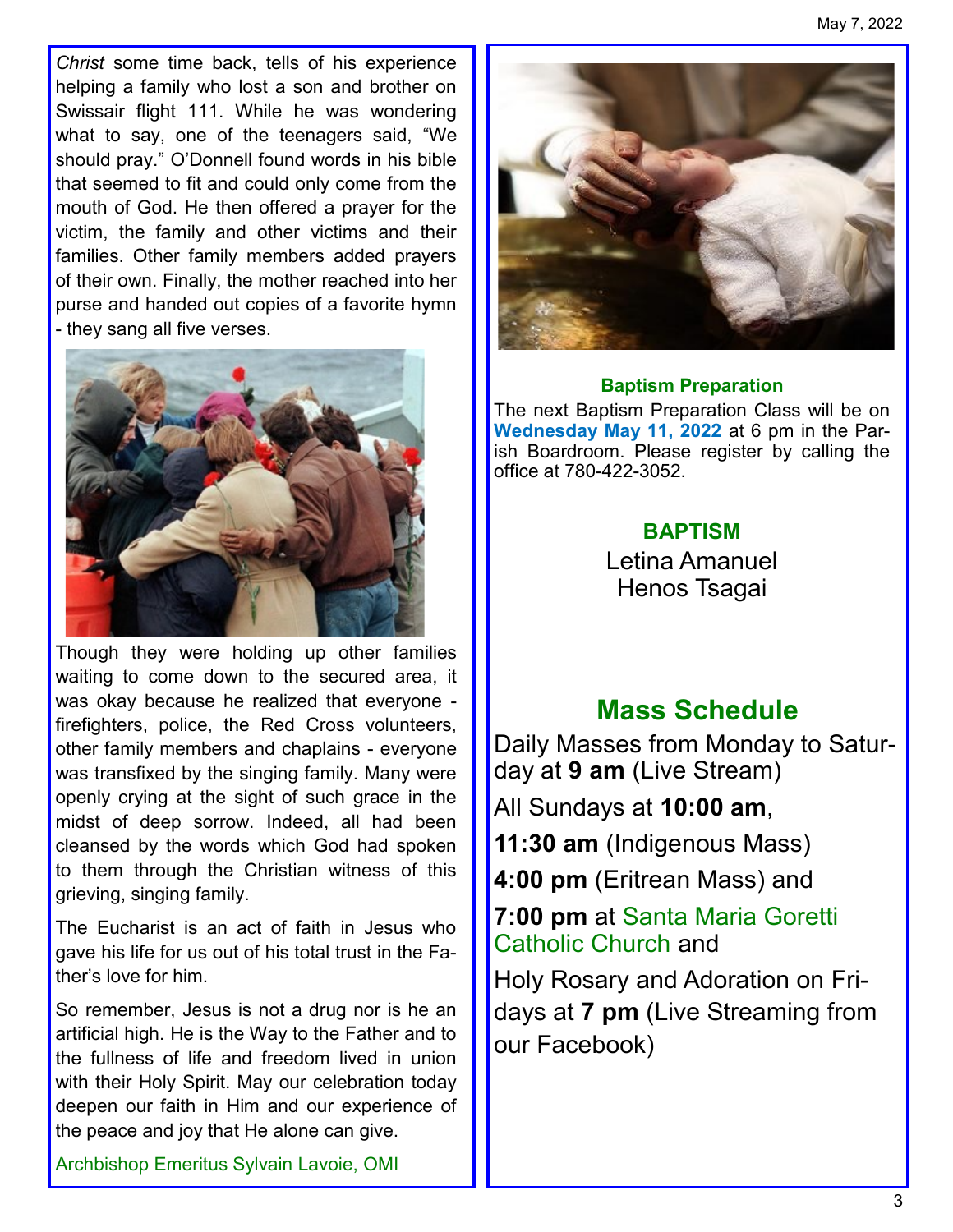# **HANDLING RESENTMENT IN OUR LIVES**

Anthropologist Rene Girard and his student, Gil Bailie have provided us with insight into how we try to handle resentment in our lives.

Resentment is present inside of virtually every human community and family because, as Girard puts it, we're "mimetic", which means, among other things, that we always want what others have. This inevitably creates tension, resentment, jealousy, and conflict. It's no accident that two of the Ten Commandments have to do with jealousy.

So how do we get rid of jealousy and resentment? Anthropologists tell us that we try to rid ourselves of tension by scapegoating. How does scapegoating work and how does it get rid of tension?

It works this way: We get up some morning and, for a myriad of reasons, feel out sorts, weighed down by a mixture of free-floating frustration, anxiety, and anger. So, what do we do? We find someone to blame. Invariably we will soon pick someone (in our family, at our place of work, or a politician, or a religious figure) on whom to place that tension. Someone whom we consider difficult, or ignorant, or politically wrong, or morally corrupt, or religiously bad will soon bear the weight of our tension and resentment.

That's the normal human machine to rid ourselves of resentment inside our communities and inside ourselves. Jesus was crucified precisely because a community did this to him.

The ultimate victim of scapegoating, Jesus, invites us to something higher, and he models that for us in the way he died. Jesus took away tension by transforming it rather than by transmitting it.

What Jesus does for us is comparable to what a water-purifier does. A water-purifier takes in water containing dirt, toxins, and poisons. It holds the impurities inside of itself and gives back only pure water.

Jesus, as the Lamb of God, took away our sins and purified us in his blood not by some divine magic but, precisely, by absorbing and transforming our sin. Like a water-purifier, he took in hatred, held it, transformed it, and gave back love; he took in jealousy, held it, transformed it, and gave back affirmation; he took in resentment, held it, transformed it, and gave back compassion; and ultimately, he took in murder, held it, transformed it, and gave back forgiveness.

That's the Christian design for taking tension and resentment out of our lives.

### **Ron Rolheiser, San Antonio, Texas**

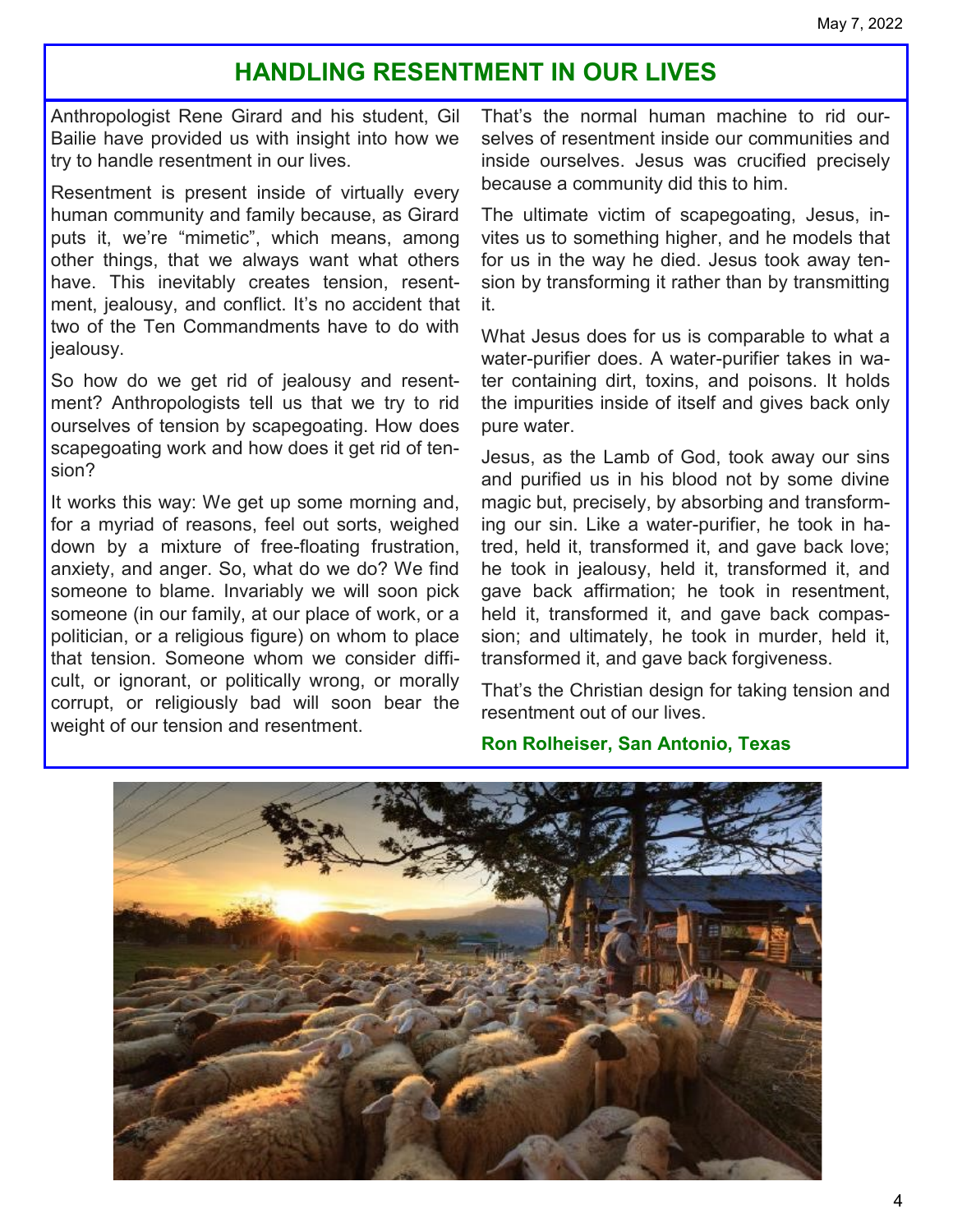# **GOOD SHEPHERD SUNDAY**

"My sheep hear my voice. I know them, and they follow me." John 10:27

Each year, we celebrate the World Day of Prayer for Vocations on the Fourth Sunday of Easter. It is a time for us to reflect on our particular vocation within the larger vocation of being disciples of Jesus.

While the passage from John's Gospel gives us an encouraging word, we recognize that there is a demanding element to being a disciple. Jesus gave his life in faithfulness, even though he did not know where it would ultimately lead. Even as he suffered his passion and hung dying on the cross, he continued to bear witness to the love of God which would never abandon him.

The passage from The Acts of the Apostles details the trials and tribulations of Paul and Barnabas in Antioch. While there was a favourable response to the Good News proclaimed by Paul and Barnabas, there was also opposition from the Jewish officials who then stirred up the cities leaders to drive Paul and Barnabas from the city. It was not the only trial suffered by Paul, but he trusted that his Lord who had called him to be an apostle would fill him with the gifts he needed to persevere and to find life in his vocation.

The Book of Revelation speaks of those "who have come out of the great ordeal; they have washed their robes and made them white in the blood of the Lamb." Again, we hear the promise that those who persevere in their faith and vocation will be guided by their shepherd and all tears will be wiped away from their eyes.



As I reflect on my own vocation as an Oblate, I remember the good times as well as the difficulties on the journey. At times it seemed that the difficulties outweighed the blessings, but in hindsight I recognize that the blessing far outweighed any difficulties. The difficulties seemed huge at times when they occurred, but they were never the end of the experience. The challenge for us is this: if we follow Christ, our Good Shepherd, we follow him where he goes: into the heart of conflict and suffering. But we follow remembering that the love of God will never abandon us.

**Richard Beaudette, OMI, Vocation Team**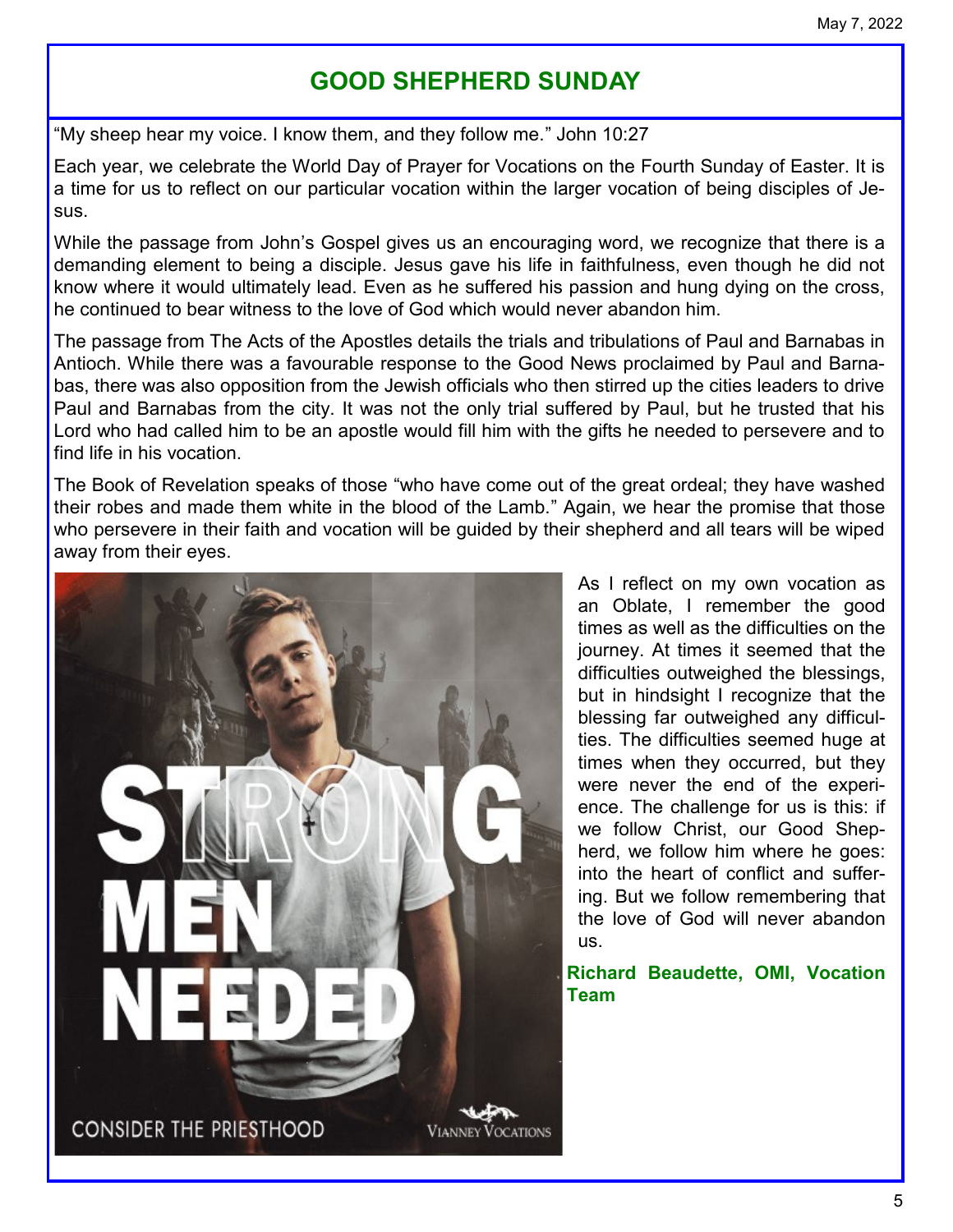May 7, 2022



## **TRUTH AND RECONCILIATION COM-MISSION**

**Call to Action nº 37:** ""We call upon the federal government, in collaboration with the provinces and territories, to prepare and publish annual reports on the number of Aboriginal children (First Nations, Inuit, and Métis) who are in care, compared with non-Aboriginal children, as well as the reasons for apprehension, the total spending on preventive and care services by child-welfare agencies, and the effectiveness of various interventions."

• **We pray for the authorities with the responsibility of the care of the children, so that they offer a fair treatment, from the cultural roots of the children, and in equality .**



# **MISSING AND MURDERED INDIGE-NOUS WOMEN AND GIRLS REPORT**

**Call for Justice nº 2.1:** "We call upon all governments … to immediately implement and fully comply with all relevant rights instruments…

ii American Convention on Human Rights: specifically, that Canada ratify the American Convention on Human Rights and the Inter-American Convention on the Prevention, Punishment, and Eradication of Violence against Women.

• **We pray for the immediate implementation and full compliance with the Inter-American Convention on the Prevention, Punishment, and Eradication of Violence against Women.** 



*Creator God, we pray for Respect. May the families who share their pain and perspectives with the inquiry be treated with respect—may the inquiry be centered on their needs.*

*Creator God, we pray for Truth. These stories are far from simple and clear-cut. May the truth of the impacts that Indigenous women bear become clear.*

*Creator God, we pray for Courage. For families and community members testifying. For inquiry commissioners crafting recommendations. For civil society organizations holding the inquiry to its mandate. For Canadians, as we prepare to listen to these stories and to advocate for action on its recommendations. For our political leaders, as they prepare to respond to the recommendations.*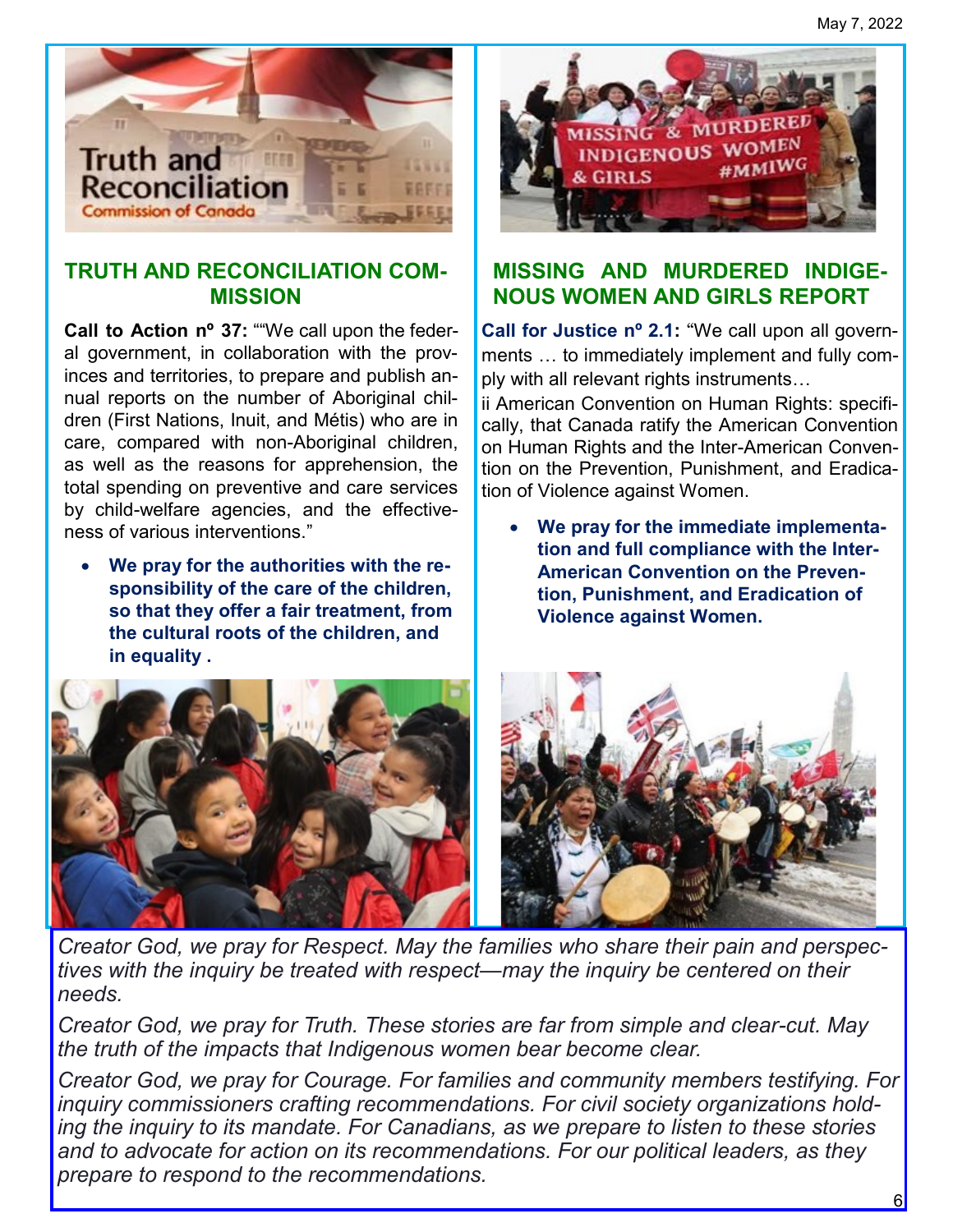# *READINGS FOR FOURTH SUNDAY OF EASTER*

### **FIRST READING**

### **A reading from the Acts of the Apostles (Acts 13.14, 43-52**

Paul and Barnabas went on from Perga and came to Antioch in Pisidia. On the Sabbath day they went into the synagogue and sat down.

When the meeting of the synagogue broke up, many Jews and devout converts to Judaism followed Paul and Barnabas, who spoke to them and urged them to continue in the grace of God.

The next Sabbath almost the whole city gathered to hear the word of the Lord. But when the Jewish officials saw the crowds, they were filled with jealousy; and blaspheming, they contradicted what was spoken by Paul.

Then both Paul and Barnabas spoke out boldly, saying, "It was necessary that the word of God should be spoken first to you. Since you reject it and judge yourselves to be unworthy of eternal life, we are now turning to the Gentiles. For so the Lord has commanded us, saying, 'I have set you to be a light for the Gentiles, so that you may bring salvation to the ends of the earth.'" When the Gentiles heard this, they were glad and praised the word of the Lord; and as many as had been destined for eternal life became **believers** 

Thus the word of the Lord spread throughout the region. But the officials incited the devout women of high standing and the leading men of the city, and stirred up persecution against Paul and Barnabas, and drove them out of their region. So they shook the dust off their feet in protest against them, and went to Iconium. And the disciples were filled with joy and with the Holy Spirit.

#### **Thanks be to God**.

### **RESPONSORIAL PSALM (Psalm 100)**

#### **Response: We are his people; the sheep of his pasture..**

Make a joyful noise to the Lord, all the earth. Worship the Lord with gladness; come into his presence with singing. R.

Know that the Lord is God. It is he that made us, and we are his; we are his people, and the sheep of his pasture. R.

For the Lord is good; his steadfast love endures forever, and his faithfulness to all generations. .

### **SECOND READING**

### **A reading from the Revelation to John (Revelation 7.9, 14B-17)**

After this I, John, looked, and there was a great multitude that no one could count, from every nation, from all tribes and peoples and languages, standing before the throne and before the Lamb, robed in white, with palm branches in their hands. And one of the elders then said to me, "These are they who have come out of the great ordeal; they have washed their robes and made them white in the blood of the Lamb. For this reason they are before the throne of God, and worship him day and night within his temple, and the one who is seated on the throne will shelter them. They will hunger no more, and thirst no more; the sun will not strike them, nor any scorching heat; for the Lamb at the centre of the throne will be their shepherd, and he will guide them to springs of the water of life, and God will wipe away every tear from their eyes." **Thanks be to God** 

### **GOSPEL ACCLAMATION**

#### **Alleluia. Alleluia.**

I am the good shepherd, says the Lord; I know my sheep, and my own know me.

**Alleluia.**

### **GOSPEL READING**

### **A reading from the Gospel according to John (John 10.27-30)**

Jesus said: "My sheep hear my voice. I know them, and they follow me. I give them eternal life, and they will never perish. No one will snatch them out of my hand. What my Father has given me is greater than all else, and no one can snatch it out of the Father's hand. The Father and I are one."